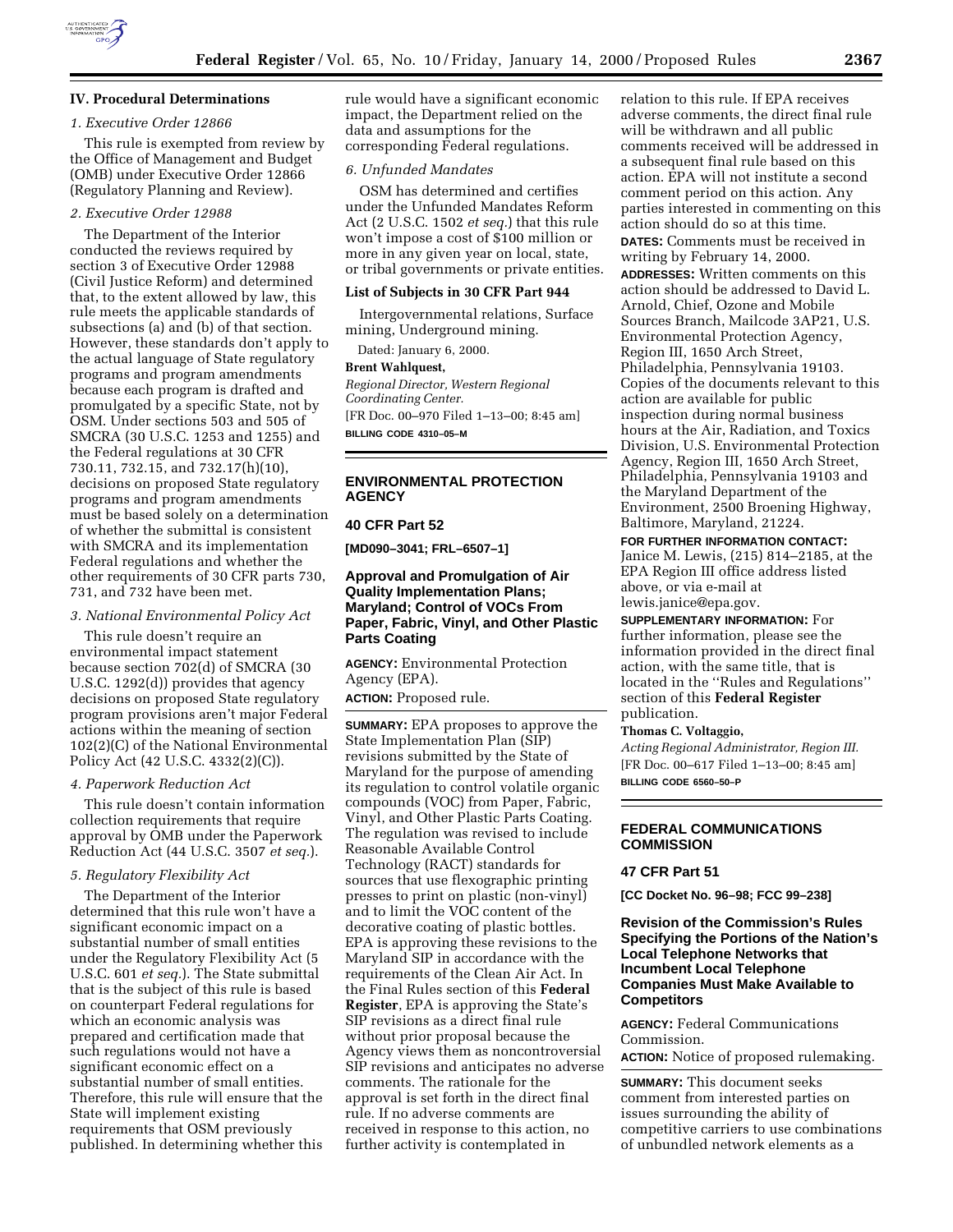substitute for the incumbent LECs' special access services. It also seeks comment on the policy implications, if any, of a significant reduction in special access revenues for the Commission's universal service program. It also requests additional comment on the Third Reconsideration Order and Further Notice of Proposed Rulemaking regarding the use of shared transport to originate or terminate interstate toll traffic to customers to whom the requesting carrier does not provide local exchange service.

**DATES:** Comments are due on January 19, 2000 and reply comments are due on February 18, 2000.

## **FOR FURTHER INFORMATION CONTACT:**

Jodie Donovan, Attorney, Policy and Program Planning Division, Common Carrier Bureau, (202) 418–1580 or via the Internet at *JDonovan@fcc.gov.*

**SUPPLEMENTARY INFORMATION:** This is a summary of the Commission's *Further Notice of Proposed Rulemaking* (FNPRM) in Docket No. 96–98, (62 FR 45611, August 28, 1997), and FCC 99– 238, adopted on September 15, 1999, and released on November 5, 1999. Specifically, it seeks comment on the argument that the ''just and reasonable'' terms of section  $251(c)$  or section  $251(g)$ of the 1996 Act permit the Commission to establish a usage restriction on combinations of unbundled loops and transport network elements and entrance facilities. It also seeks comment on whether there is any other statutory basis for limiting an incumbent LEC's obligation to provide combinations of loops and transport facilities or entrance facilities as unbundled network elements. The Commission acknowledges in the Fourth FNPRM that resolution of this issue potentially could have a large financial impact on incumbent local exchange carriers, and seeks comment on the extent to which any such impact should be considered in reaching a decision on this issue. The complete text of this FNRPM is available for inspection and copying during normal business hours in the FCC Reference Information Center, Courtyard Level, 445 12th Street, S.W., Washington, D.C., and also may be purchased from the Commission's copy contractor, International Transcription Services (ITS, Inc.), CY–B400, 445 12th Street, S.W., Washington, D.C.

1. Synopsis of the Fourth Further Notice of Proposed Rulemaking

2. The Commission's First Report and Order in CC Docket No. 96–98 (61 FR 45476, August 29, 1996) found that for all unbundled network elements, including combinations of network

elements, incumbent LECs may not impose any usage restriction on the use of such elements, or combinations thereof. In the Third Reconsideration Order and Further Notice of Proposed Rulemaking the Commission required incumbent LECs to provide access to shared transport as an unbundled network element in conjunction with local and tandem switching. The Commission limited the obligation of incumbent LECs to provision shared transport to end users to whom the requesting carrier was providing local exchange service. The Commission sought comment on whether requesting carriers may use unbundled dedicated or shared transport facilities, in conjunction with unbundled switching, to originate or terminate interstate toll traffic to customers to whom the requesting carrier does not provide local exchange service.

3. The Fourth FNPRM, as modified in the Supplemental Order, seeks comment on the argument that the ''just and reasonable'' terms of section 251(c) or section 251(g) of the 1996 Act permit the Commission to establish a usage restriction on combinations of unbundled loops and transport network element and entrance facilities. It also seeks comment on whether there is any other statutory basis for limiting an incumbent LEC's obligation to provide combinations of loops and transport facilities or entrance facilities as unbundled network elements. The Commission acknowledges in the Fourth FNPRM that resolution of this issue potentially could have a large financial impact on incumbent local exchange carriers. It seeks comment on this issue, and on the extent to which any such impact should be considered in reaching a decision on this issue. It also seeks comment on the policy implications, if any, of a significant reduction in special access revenues for the Commission's universal service program, and urges parties to address what long term solutions may be necessary to avoid adverse effects on special access revenues that support universal service in light of the fact that it is not clear that the 1996 Act permits any restrictions to be placed on the use of unbundled network elements.

4. Because the record developed in the Third Reconsideration Order and Further Notice of Proposed Rulemaking is two years old, the Commission, in the Fourth FNPRM also invites parties to refresh the record on whether requesting carriers may use unbundled dedicated or shared transport facilities in conjunction with unbundled switching to originate or terminate interstate toll traffic to customers to whom the

requesting carrier does not provide local exchange service.

## **Supplemental Initial Regulatory Flexibility Analysis; Supplemental Order Regarding Use of Unbundled Network Elements; To Provide Exchange Access Services; Initial Regulatory Flexibility Analysis (IRFA)**

5. As required by the Regulatory Flexibility Act, the Commission has prepared this present Initial Regulatory Flexibility Analysis (IRFA) of the possible significant economic impact on small entities by the policies and rules proposed in the Supplemental Order. This IRFA supplements the IRFA in the Fourth Further Notice of Proposed Rulemaking, *Implementation of the Local Competition Provisions of the Telecommunications Act of 1996,* CC Docket No. 96–98, Third Report and Order and Fourth Further Notice of Proposed Rulemaking, FCC 99–238, paras. 510 through 519 (rel. Nov. 5, 1999) (*Local Competition Third R&O and Fourth FNPRM*). Written public comments are requested on this IRFA. Comments must be identified as responses to the IRFA and must be filed by the deadlines for comments on the Fourth Further Notice of Proposed Rulemaking. The Commission will send a copy of the Supplemental Order, including this IRFA, to the Chief Counsel for Advocacy of the Small Business Administration. *See* 5 U.S.C. 603(a). In addition, the Supplemental Order and IRFA, or summaries thereof, will be published in the **Federal Register**. *Id.*

## *(1) Need for, and Objectives of, the Proposed Rules*

6. In the Third R&O, commenters have argued that allowing requesting carriers to obtain combinations of loop and transport unbundled network elements based on forward-looking cost would provide opportunities for arbitrage of special access services. We recognize that special access has historically been provided by incumbent local exchange carriers at prices that are higher than the unbundled network element pricing scheme of section 252(d)(1) in the Telecommunications Act of 1996. Accordingly, in the Fourth Further Notice of Proposed Rulemaking, as modified by the Supplemental Order, the Commission seeks comment on the legal and policy bases for precluding requesting carriers from substituting combinations of unbundled network elements for special access services. We ask whether there is any basis in the statute or our rules under which incumbent LECs could decline to provide combinations of loops and